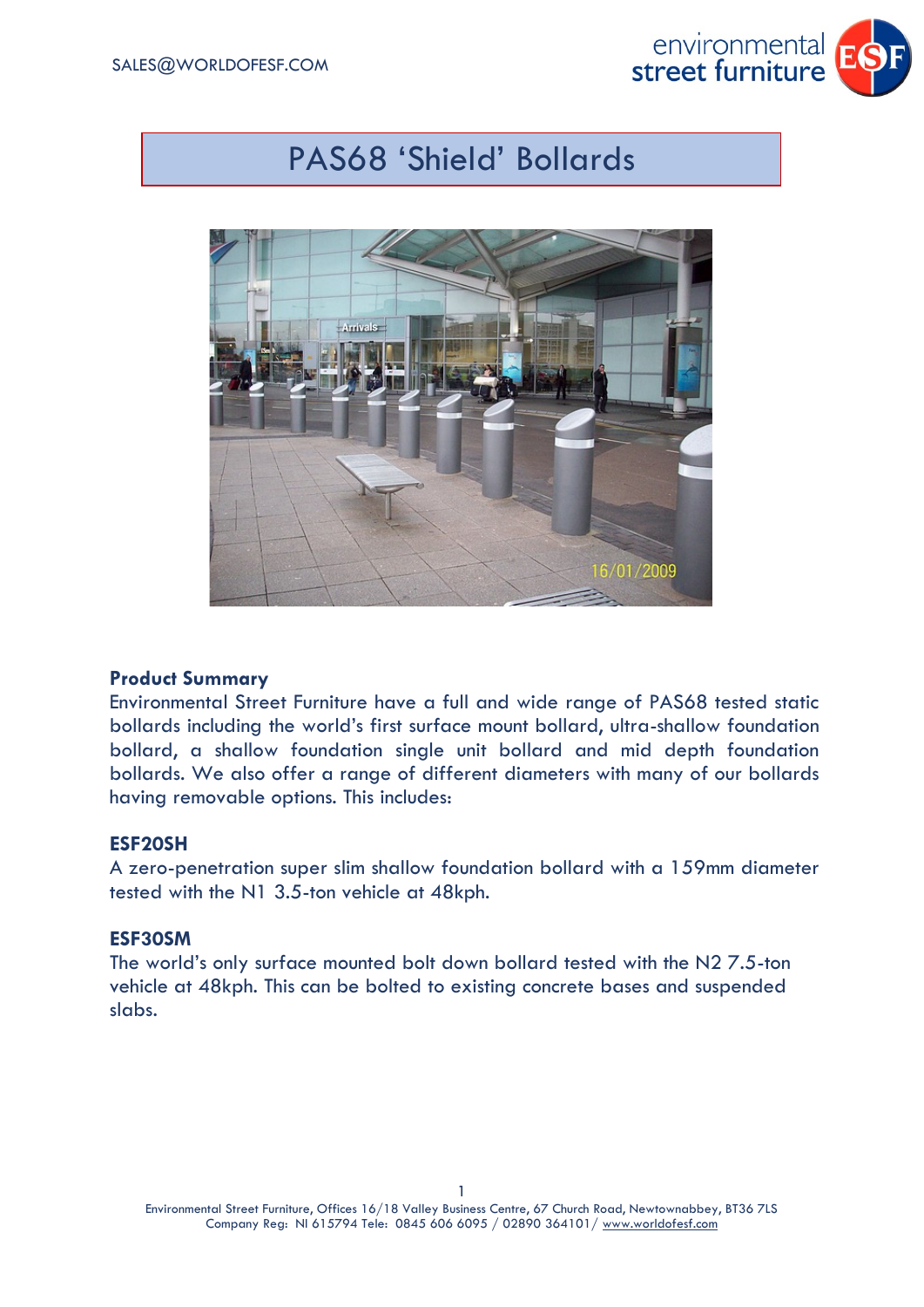

# PAS68 'Shield' Bollards

## **ESF30SH**

This shallow foundation bollard has been nicknamed "bollard in a box" as this is the only bollard on the market that is supplied complete with integral re-bar. It was also the first shallow static bollard to be tested as a single unit with single foundation. This bollard was tested with the N2 7.5-ton vehicle at 48kph.

#### **ESF30ST**

With options for both a 193mm and 219mm bollard, these have been tested with the N2, 7.5ton vehicle at 48kph.

#### **ESF40SH**

This is our super shallow foundation bollard requiring just 125mm depth. A 219mm or 273mm bollard can be used with this product. It has been tested with the N2 7.5ton vehicle at 64kph.

#### **ESF40ST**

With options for both a 219mm and 273mm bollard, these have been tested with the N2, 7.5ton vehicle at 64kph.

#### ESF50ST

This bollard has a diameter of 273mm and has been tested with both the N2 and N3, 7.5ton vehicle at 80kph.

## **General features of our static bollards:**

- Finish options include galvanised, painted, stainless steel or PU.
- We can design and supply a bespoke sleeve unique for your site.
- All bollards have a minimum height above ground of 1000mm and they fully comply with DDA guidelines.